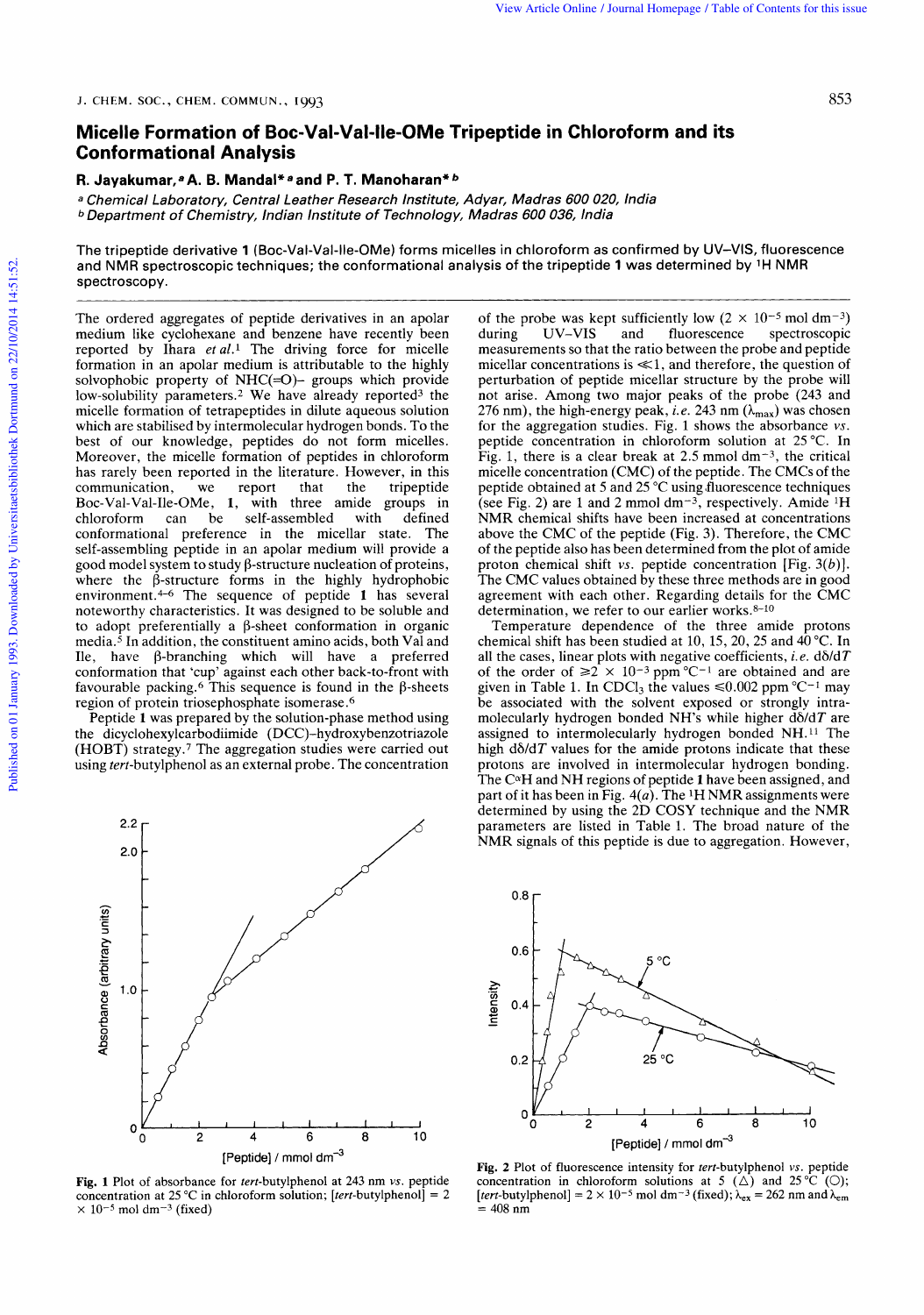View Article Online<br>
S54<br>
1. CHEM. SOC., CHEM. COMMUN., 1993<br>
1. CHEM. SOC., CHEM. COMMUN., 1993<br>
1. CHEM. SOC., CHEM. COMMUN., 1993<br>
1. CHEM. SOC., CHEM. COMMUN., 1993<br>
1. CHEM. SOC., CHEM. COMMUN., 1993<br>
1. CHEM. SOC., the NH and CaH resonances **of** individual residues are well separated indicating one predominant conformation. The difference nuclear Overhauser effect (NOE) spectra are shown in Fig.  $4(b)-(g)$ . The observed positive NOEs for peptide 1 in CDCl<sub>3</sub> suggest that rotational correlation times are short enough to be in the region  $\omega \tau_c \ll 1$  at 270 MHz.<sup>12</sup> The NOE data of the peptide is given in Table 2. Two  $\delta H\alpha^a$  3.91 4.25 4.57 4.57 The observed NOEs in CDCl<sub>3</sub> are fully consistent with the  $\beta$ -structure conformation because in such a conformation, the interresidue NOEs ( $C_f^{\alpha}H \leftrightarrow N_{i+1}H$ ) are clearly observed. d $\delta/dT^b$  -0.002 -0.003 -0.004



**Fig. 3** (a) 400 MHz <sup>1</sup>H NMR spectra of different concentrations of  $\delta$ peptide **1** in CDCl<sub>3</sub> at 25 °C; 1, 0.5; 2, 2; 3, 6 and 4, 10 mmol dm<sup>-3</sup> concentration at 400 MHz and at 25 "C. Curve numbers correspond to Fig. 3 (a) 400 MHz <sup>1</sup>H NMR spectra of different concentrations of peptide 1 in CDCl<sub>3</sub> at 25 °C; 1, 0.5; 2, 2; 3, 6 and 4, 10 mmol dm<sup>-3</sup> peptide. (b) Plot of three amide protons chemical shift vs. peptide concentration

**Table 1** <sup>1</sup>H NMR parameters and calculated  $\phi$  values from  $J_{\text{NH-H}\alpha}/\text{Hz}$ for peptide **1** 

| lifference nuclear Overhauser effect (NOE) spectra are                                                                            |          |                |                     |  |  |  |  |  |  |  |
|-----------------------------------------------------------------------------------------------------------------------------------|----------|----------------|---------------------|--|--|--|--|--|--|--|
| shown in Fig. $4(b)-(g)$ . The observed positive NOEs for                                                                         | Residue: | Val(1)         | Val $(2)$ Ile $(3)$ |  |  |  |  |  |  |  |
| peptide 1 in CDCl <sub>3</sub> suggest that rotational correlation times $\qquad$                                                 |          |                |                     |  |  |  |  |  |  |  |
| are short enough to be in the region $\omega \tau_c \ll 1$ at 270 MHz. <sup>12</sup>                                              |          | 5.00 6.50 6.38 |                     |  |  |  |  |  |  |  |
| The NOE data of the peptide is given in Table 2. Two                                                                              |          | 4.25           |                     |  |  |  |  |  |  |  |
| expressidue NOEs $(C_i^{\alpha}H \leftrightarrow N_{i+1}H)$ are clearly observed. $d\delta/dT^{\delta}$                           |          |                | $-0.003 -0.004$     |  |  |  |  |  |  |  |
| The observed NOEs in CDCl <sub>3</sub> are fully consistent with the $\frac{3J_{\text{NH-H}\alpha}{Hz}}{3J_{\text{NH-H}\alpha}T}$ |          | 86             |                     |  |  |  |  |  |  |  |
| ructure conformation because in such a conformation, the                                                                          |          | -126.9         |                     |  |  |  |  |  |  |  |
|                                                                                                                                   |          |                | $-96.9$ $-91.8$     |  |  |  |  |  |  |  |
|                                                                                                                                   |          |                |                     |  |  |  |  |  |  |  |

a  $\delta$  Values are expressed as ppm downfield from internal SiMe<sub>4</sub> and tion reported  $b$   $d\delta/dT$ of 10 Values for mmol dm-3. a peptide are expressed as ppm concentration **<sup>C</sup>**Errors in *J* values of  $K^{-1}$ ca. 10 mmol<br><sup>-1</sup> measured are 10 mmol  $\pm0.4$  Hz. at the concentra $dm^{-3}$ *d* Possible in  $CDCl<sub>3</sub>$ .  $\phi$ s were obtained from Karplus equation with sets of constants used by Pardi *et al.* The selected values of  $\phi$ s are underlined.

**Table 2** Differencea NOE data for peptide **1** 

| Resonance irradiated  | NOE observed      | % Enhancement |  |  |  |  |
|-----------------------|-------------------|---------------|--|--|--|--|
| Val(2)NH              | $Val(1) C\alphaH$ | 10.9          |  |  |  |  |
| $\text{He}$ (3) NH    | $Val(2) C\alphaH$ | 12.5          |  |  |  |  |
| Val(1)NH              |                   |               |  |  |  |  |
| Ile (3) $C^{\alpha}H$ |                   |               |  |  |  |  |
| Val (2) $C^{\alpha}H$ | Ile (3) NH        | 8.3           |  |  |  |  |
| $Val(1) C\alphaH$     | Val(2)NH          | 7.3           |  |  |  |  |

NOE experiments were carried out at a probe temperature of 293 K and reported peptide concentration of  $ca$ . 20 mmol dm<sup>-3</sup>.



**Fig. 4** (a) Partial 270 MHz **1H** NMR spectrum of peptide **1** in CDC13. *(b)-(g)* Difference NOE spectra (x16) obtained by saturation of specific resonances indicated by downward arrows. The enhancements are indicated by slanted arrows.